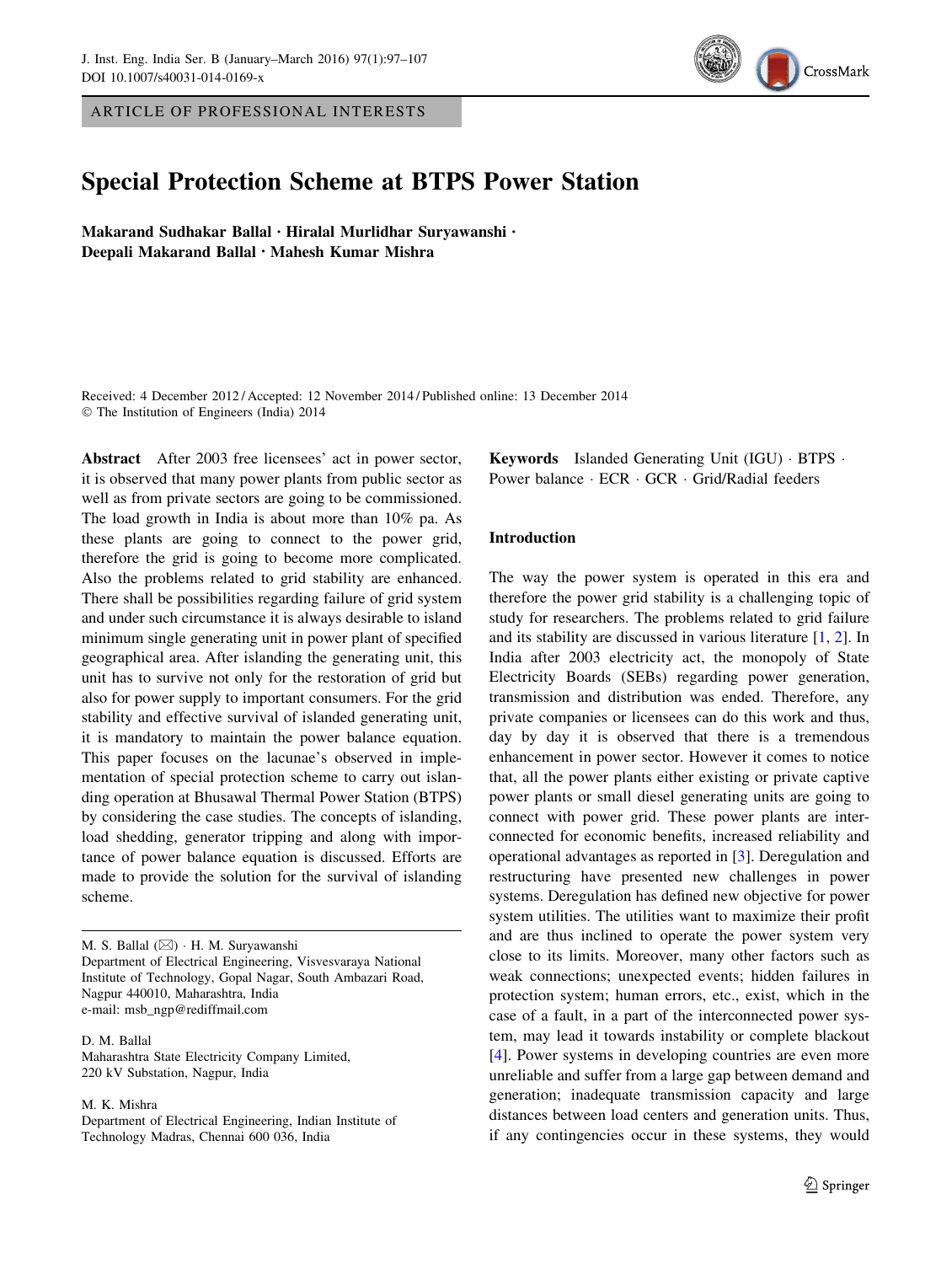have serious consequences such as complete blackout. Therefore, power systems must be more intelligent and flexible to survive such serious events. One of the first measures to avoid such critical events in interconnected power systems is rapid detection of contingencies followed by corrective action such as load shedding to limit the extent of the consequences and prevent islanding or a widespread blackout [[5,](#page-10-0) [6](#page-10-0)]. A power system might become unstable if there is any inefficiency in its protection, monitoring and control. Islands, formed by power system controlled islanding schemes can be more stable than naturally formed islands following the occurrence of contingencies.

Controlled islanding can improve restoration of the power system since it creates equilibrium between load and generation. It also helps coherent groups of generators be placed in the same island [\[7](#page-10-0), [8](#page-10-0)]. Distributed generation (DG) involves the interconnection of small-scale, on-site distributed energy resources (DER) with the main power utility at distribution voltage level [\[3](#page-10-0)]. Various impacts of DG connection on existing utility network protection are listed below: [[9,](#page-10-0) [10\]](#page-10-0)

- (i) False tripping of feeders
- (ii) Nuisance tripping of protective devices
- (iii) Blinding of protection
- (iv) Increase or decrease of fault levels with connection and disconnection of DERs
- (v) Unwanted islanding
- (vi) Prevention of automatic reclosing
- (vii) Unsynchronized reclosing

There can be several criteria for initiation of islanding. These are over current, under voltage, over voltage, under frequency, over frequency, etc. Procurement and commissioning of islanding scheme at major power plants and substations is the need of power system for the restoration of grid after failure. In this project of Bhusawal Thermal Power Station (BTPS) under frequency or rather sinking frequency situation is used as the initiating criteria for islanding. The initiation of islanding is required to send trip commands to all grid lines connected to the station. Therefore, islanding scheme should not be complicated and it should be as simple as possible. For successful islanding operation, the disconnection of all grid feeders has to be ensured before tripping any radial feeders. In following sections, the importance of islanding protection, inadvertent islanding, necessary condition for proper islanding and detection of islanding condition are discussed. The islanding scheme applied at BTPS along with four different case studies was presented. At the end, concrete solution is provided for the effective survival of IGU in the constraints of the present islanding scheme.

#### Concept and Importance of Islanding Scheme

As per IEEE 2000, an island is 'That part of a power system consisting of one or more power sources and load that is, for some period of time, separated from the rest of the system'. Island operation occurs if one or more generation unit continues to energize a part of the grid after the connection to the rest of the system has been lost. Islanding situations can damage the grid itself or equipments connected to the grid and can even compromise the security of the maintenance personnel that in the grid service. Therefore, according to IEEE1547 standard, islanding state should be identified and disconnected in 2 s. The load shedding, generator tripping and combination of both are discussed below.

### Load Shedding

There are often two load shedding schemes based on under frequency or voltage. One is installed at substation for stability of the grid, wherein frequency setting starts at about 49Hz. The other is installed at generator plant for stability of the island, where frequency setting is lower than splitting relay. The load-shedding scheme and tie line tripping have been designed by considering the following criteria.

- (i) The first stage of load shedding should be activated immediately after the transmission line or feeder has been tripped.
- (ii) All generation units should be prevented from tripping caused by the shutdown of auxiliary devices due to voltage sag.
- (iii) System frequency has to be maintained above 47 Hz after line tripping and to be restored to 50 Hz with the system voltage being recovered more than 0.8 p.u. after the execution of the proposed loadshedding scheme.

#### Generation Tripping

The integrity of the separated system cannot be assured solely by load shedding. On the other hand, generation is tripped in islands where the available down regulation exceeds the power generation surplus. These corrective actions modify the system-wide load and the generation vectors such that, the respective system-wide vectors of loads shed and generators are tripped. This sequence continues until the available regulation balances the island load and generation (possibly through a complete loss of load in some islands). Governor systems of generating units are applied for the adjustment of power generation to prevent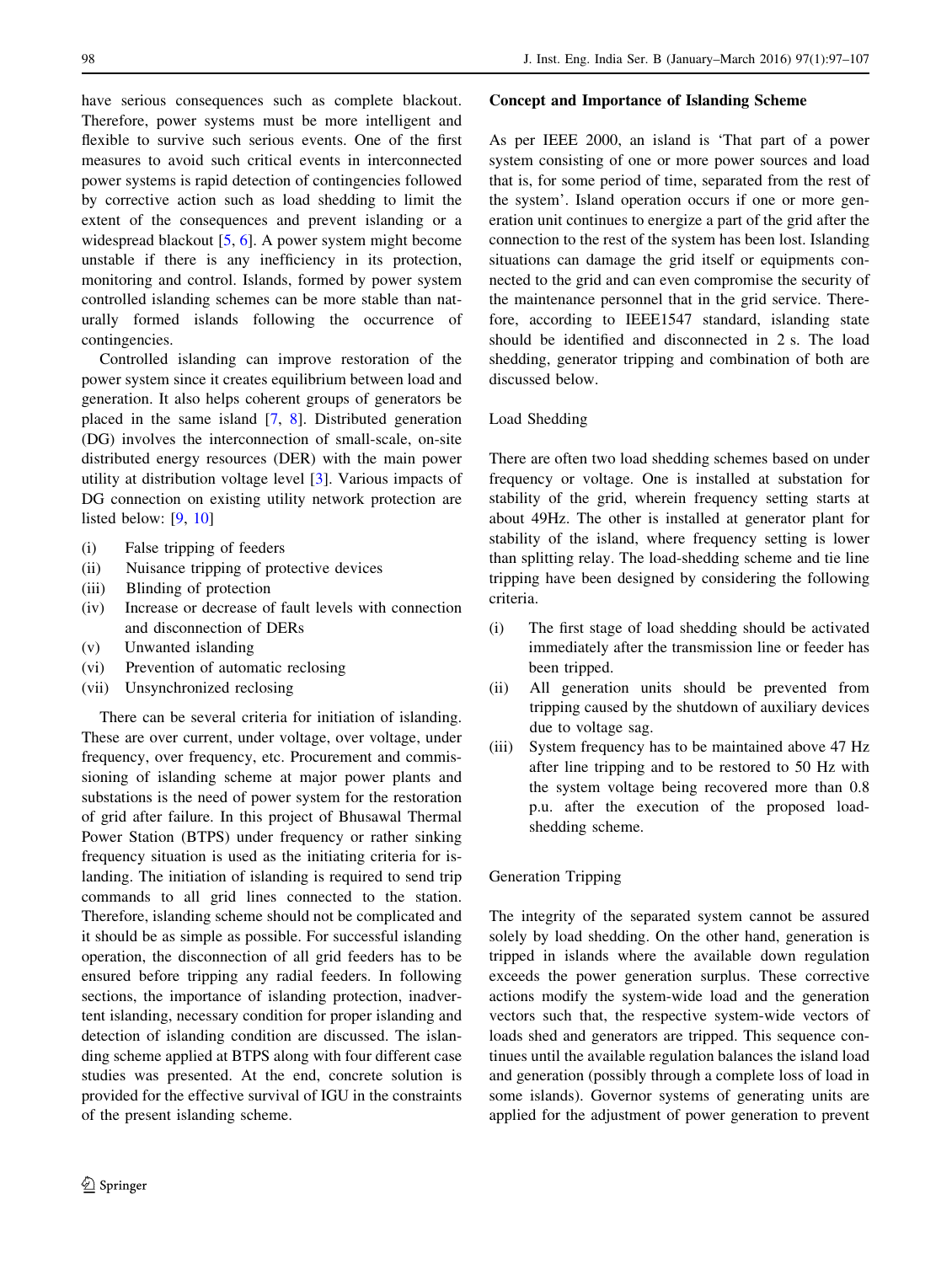<span id="page-2-0"></span>overshooting of system frequency to values higher than 53 Hz.

## Load Shedding and Generation Tripping

Load shedding and generator tripping are carried out by the respective actions of under and over-frequency relays sequentially disconnecting discrete blocks of load or generation. Each frequency-based relay can be adjusted with a frequency deviation action level and a time delay, effectively setting a priority list for load shedding and generation tripping once the island frequency starts to deviate excessively. Such relay coordination may avoid excessive generation tripping or load shedding by permitting primary frequency regulation to bring the island's frequency within the allowable range.

The important necessary condition for controlled islanding is like grid stability condition [[2\]](#page-10-0), that is, to maintain power generation and load demand equation always in balance condition. This power balance equation is as below.

$$
P_{Gen} = P_{Loss} + P_{LD} \tag{1}
$$

where  $P_{Gen}$  is the generation output of the unit to which the islanding protection is appiled;  $P_{Loss}$  power loss of the system and  $P_{LD}$  load demand pertaining to the concern unit. In this power balance equation, all the three parameters are variable, that is, generation output can be varied by means of governing mechanism [\[1](#page-9-0)]. It also depends on various parameters like quality of coal, auxiliaries in service, etc. The system losess depends upon the faults, kind of maintenance, etc. and load demand always depends upon the distribution company's load requirement. Fig. 1 illustrates the diagram for power balance equation as shown in (1). After operation of islanding relaying operation, the essential task is to maintain the concern generating unit, that is, the generating unit should be maintained in islanded condition and it should support the remaining power system for restoration.

The another constraint for the successful survival of IGU is as below.

$$
P_{Gen\ min} \le P_{Gen} \le P_{Gen\ max} \tag{2}
$$

where  $P_{Gen min}$  and  $P_{Gen max}$  are the generation minimum and maximum output of the unit respectively which was



Fig. 1 Schematic of power balance for islanding scheme

under islanding condition. The load demand should also be restrained and it should meet the generation output. Therefore, another constraint for the survival of IGU,

$$
P_{LD\min} \le P_{LD} \le P_{LD\max} \tag{3}
$$

where  $P_{LD min}$  and  $P_{LD max}$  are the minimum and maximum load demand respectively to be fed from the unit which was under islanding condition. From the above constraints, it is clear that the islanding scheme can be survive if,

$$
P_{Gen} \cong P_{LD} \tag{4}
$$

In this, it is assumed that the losses are negligible, that is,  $P_{Loss} = 0$ . From the above constraints, following shall be the essential condition for the effective survival of IGU.

$$
P_{Gen\ min} \le P_{LD} \le P_{Gen\ max} \tag{5}
$$

$$
P_{LD\min} \le P_{Gen} \le P_{LD\max} \tag{6}
$$

From this, one can understand that either the load should be managed in such a way that it should be under the constraint of generation output of IGU or vice versa. Islanding detection often requires coordination to avoid unnecessary operations during faults that do not require tripping of the unit. Finding suitable settings leads to compromise between the sensitivity for islanding detection and selectivity for other disturbances. Probably, the most used new method is called rate of change of frequency (ROCOF), which is based on continuously calculating the gradient of frequency. The gradient is calculated over few cycles and compared with its defined threshold. ROCOF is able to respond to smaller frequency deviations according to their steepness. Islanding is easily detected by the frequency response as illustrated in Fig. [2](#page-3-0)a. Typical operation settings for ROCOF are between 0.1…1.0 Hz/s with an operation time of 0.2 s,…0.5 s. Frequency decays slowly and islanding is detected after few seconds is shown in Fig. [2b](#page-3-0). At BTPS, sinking frequency situation is used as the initiating criteria for islanding [[2\]](#page-10-0).

The most challenging aspect of designing the electrical power system with cogeneration was anti-islanding protection [\[10\]](#page-10-0). Major concern of utility grid operation in parallel with DGs is that the DGs do not operate under the direct control of utility grid. The most important operational requirement of the utility is avoiding accidental islanding of any DG site from the utility power source. According to utility, a power island thus formed may complicate the orderly reconnection of the power supply network and may present a potential hazard to the public and utility personnel. Besides, DG power supply can deviate from the required quality standards. Several guidelines have been introduced [[11\]](#page-10-0) in G59 to ensure that the presence of the small DGs will not detract from the quality of supply to all customers connected to the system.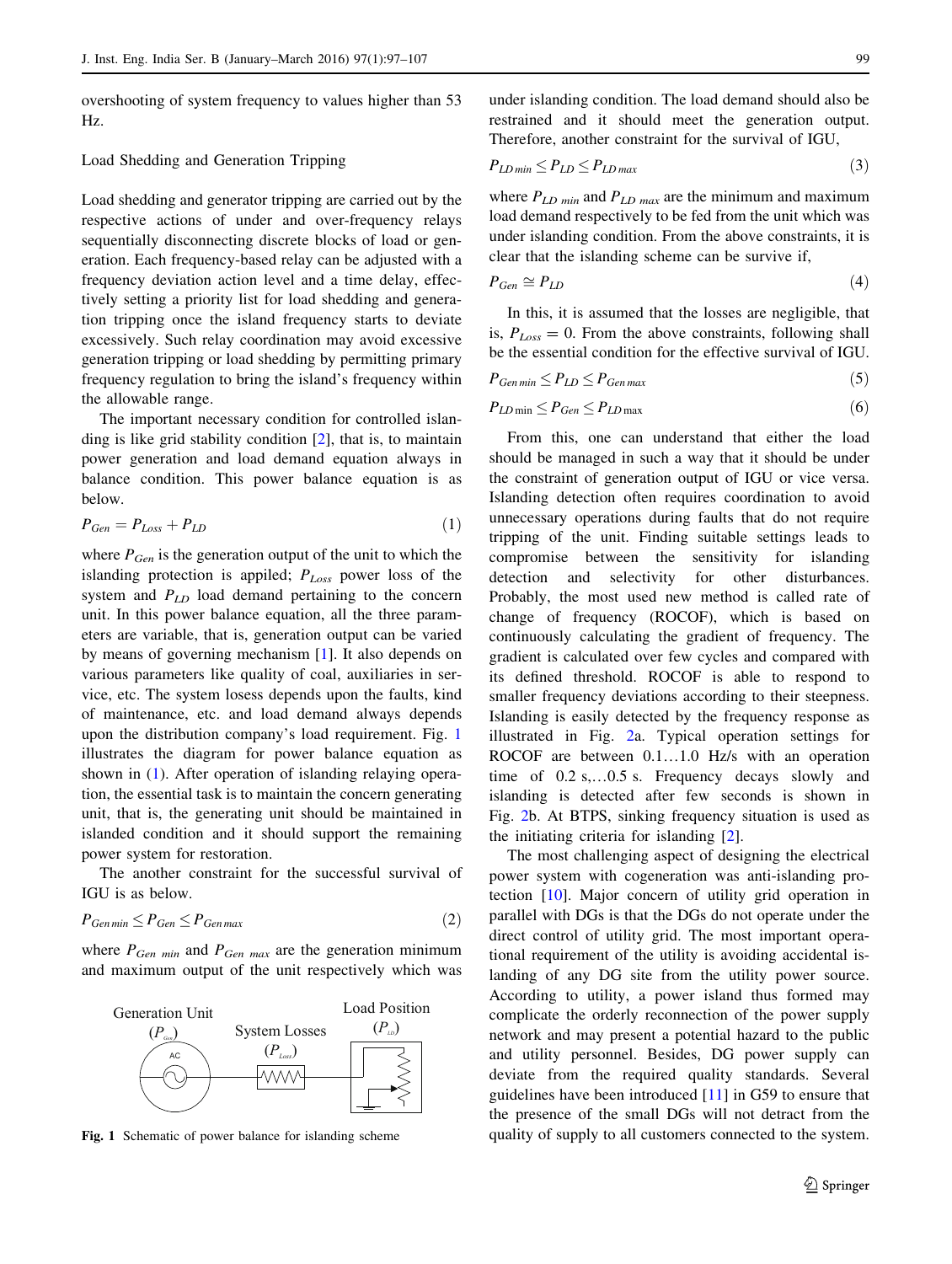<span id="page-3-0"></span>

Fig. 2 a Islanding easily detected by change in frequency, b Frequency decays slowly and islanding detected after few seconds

Several of these guidelines include the need to provide islanding protection.

The tripping time for the islanding protection should be critically decided such that the two systems are successfully separated first before any out-of synchronism reconnection attempt by automatic reclosure. Currently, the maximum separation time has been specified as 0.5 s; however best target tripping time is 0.[12](#page-10-0)5 s [12]. The fault level of DG Power Island is much less than that of conventional grid and short circuit back-up protection needs to be properly coordinated with this target tripping time. Islanding protection is quite complicated since the Circuit Breaker (CB) that causes the loss of connection could be any breaker or isolator connecting the main source of supply to the DG site. Besides, it is unlikely that the status of the CB is supervised or fitted with synchronism checking or live line/dead bus and live bus/dead line supervision. Thus, for economic viability, there is obvious necessity for low cost, high quality protection packages for the complete protection of the DG system. The use of a single microprocessor based relay with integrated protection functions, including islanding protection, as per the need of the system, is an ideal solution. [[13,](#page-10-0) [14\]](#page-10-0).

Inadvertent islanding presents a number of safety, commercial, power quality, and system integrity problems. In summary, the major issues are [\[15](#page-10-0)]:

- (i) Line worker safety can be threatened by DG sources feeding a system after primary sources have been opened and tagged out.
- (ii) Public safety can be compromised as the utility does not have the capability of de-energizing downed lines.
- (iii) The voltage and frequency provided to other utility's control, yet the utility remains responsible to those customers.
- (iv) Protection systems on the island are likely to be uncoordinated, due to the drastic change in shortcircuit current availability.
- (v) The islanded system may be inadequately grounded by the DG interconnection.
- (vi) Utility breakers or circuit reclosers are likely to reconnect the island to the greater utility system when out of phase.

# Reclosing Coordination

Many utilities use an 'instantaneous' reclose practice, where breakers and circuit recloses reenergize the protected circuit without any intentional delay. Mechanical operating times typically result in an effective delay of about 150 ms to 200 ms from opening to reclosing. Even, where delayed reclosing is used, the shortest delays may be of the order to avoid the possibility of out-of-phase reclosing, the DG must detect the island in a very short period of time, or changes to the reclosing practices must be implemented. Reclosure control changes allowing more latitude for DG coordination includes lengthening the reclosing delay or adding voltage-supervision to reclosing  $[16]$  $[16]$ . With voltage supervision, the reclosing is blocked when the downstream system is energized.

#### Out-of-Phase Reclosing

The potential for damaging a rotating DG by out-of-phase reclosing is widely understood and appreciated. Large mechanical torques and currents are created, which can damage the generator or the prime mover. Less appreciated is the fact that out-of-phase reclosing can also produce transients which are potentially damaging to utility and other customer equipment. Significant shunt capacitance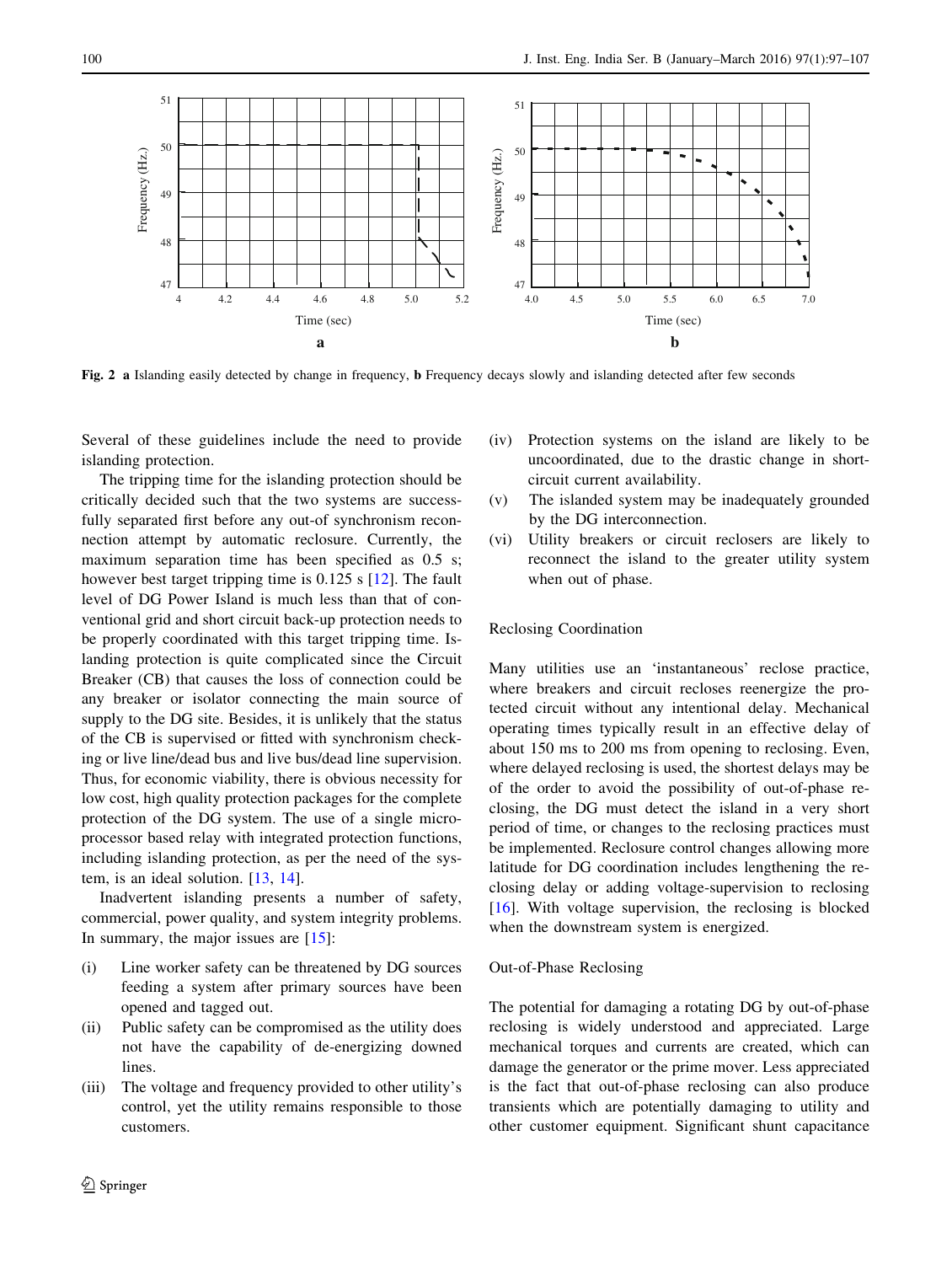will usually be present in the islanded system in order to provide the reactive power balance required for the island to persist. Out-of-phase reclosing, if it occurs at a voltage peak, will generate a very severe capacitive switching transient. In a lightly damped system, the crest overvoltage can approach three times rated voltage [[17\]](#page-10-0). With more typical damping, the switching transient can exceed 2p.u. and utility surge arresters and customer equipment are susceptible to damage.

Out-of-phase reclosing can also cause unusually-high inrush currents in transformers and motors. Large transient torques can also occur on motor loads, possibly leading to mechanical damage. Out-of-phase reclose is much more than a DG protection issue. It is a system issue, and due measures are justified to ensure that a DG's islanding protection is coordinated with circuit reclosing practices [[18,](#page-10-0) [19](#page-10-0)]. The main aspects of power system islanding are reviewed in [\[20\]](#page-10-0) where islanding schemes are outlined according to graph partitioning and generator grouping. Intentional power system islanding can be used to reduce the amount of load shedding to close to the theoretical minimum. Controlled islanding together with generation and/or load shedding can be used to prevent blackouts in power systems.

## Case Study of Existing Islanding Scheme at BTPS

The 132 kV BTPS bus bar is divided into two sections, Grid Control Room (GCR) switch yard and Electrical Control Room (ECR) switch yard as illustrated in the single line diagram in Fig. [3.](#page-5-0) It is seen that these switch yards are connected by bus sectionalizer CB called as interconnector 1 and 2. The ECR section has one generator of 62.5 MW,  $2 \times 25$  MVA, 132/33 kV transformers, 10 MVA, 132/6.6 kV station transformer, 20 MVA, 132/25 kV railway transformer, 16 MVA, 132/11 kV distribution transformer and five numbers of 33 kV feeders. There is no grid feeder connected to this section. This section gets connected to grid only through interconnector 1 and 2 CB. The GCR section consist of  $2 \times 210$  MW generator units, five grid feeders and four radial feeders as depicted in Fig. [3.](#page-5-0) Grid feeders were indicated by arrows in both directions; however, radial feeders were indicated by arrows in one direction. Radial feeders of station transformers are minor loads. Therefore, it is not considered in subsequent discussion.

The islanding scheme is applied to ECR section and its salient features are as follows.

- (i) 62.5 MW generating unit has provided the islanding scheme. Therefore, this unit is called as IGU after islanding operation. This Unit contains two boilers each having capacity of 30 MW of generation.
- (ii) This is a simplest islanding scheme as it can be operated by simply opening the bus sectionalizer CB

between stage 1 and 2 which is the only grid connection, that is, interconnector 1 and 2.

- (iii) This section of 132 kV bus associated with Unit I has only transformers are connected. Therefore, there is no need to disturb grid feeders. Following are the constraints to form this islanding scheme.
- (a) The raw water pump house which feeds water to this Unit runs on station supply of Stage 2. An alternate source of supply can be made available by utilizing spare of 33 kV feeders at Stage 1.
- (b) For most of the time, the radial load is less than the generation of 62.5 MW Unit I. To have better Generation-Demand balance, additional radial load needs to be added or connected. It is assured from the senior level to provide attention. Considering the above constraints, the detail logic of BTPS Stage I islanding has been prepared.

At the instant of islanding when the grid lines are disconnected, the balance between generation and radial loads is very important. This factor decides whether the island will survive. Therefore, while implementing and executing the plan, the load generation balance at post islanding situation has to be achieved. Following two methods achieve this balance [[17](#page-10-0)].

## Prediction Method

This method considers the estimated generation available on bar and estimated radial load for cutting off pre-determined generators and / or radial feeders to achieve closed load-generation balance. This method can be implemented by using simple logics with solid state circuits or relays. For making estimates, statistical figures have to be made available with us. A detail survey of individual loading has to be made with respect to individual radial feeders / generators. This survey has to be done over all times of the day and over all season of the year.

Total generation available on the bar depends on number of units on bar and their actual load / generation. Normally, the loading on each generator is closed to fairly around 80 % of its rated capacity, irrespective of seasons and peak / off hours. . Therefore, the estimated generation shall be based upon these assumptions. However, the generating unit's outages and their loading constraints can not be predicted. Therefore, even this estimated generation shall not be true for all situations. The main factors for plant stability are (i) Turbine governor response and (ii) Boiler drum level.

## On Line Monitoring Method

This method employs microprocessor based programming logic controller (PLC), fed with actual on line MW data of all generators and radial feeders. By this, PLC will take on-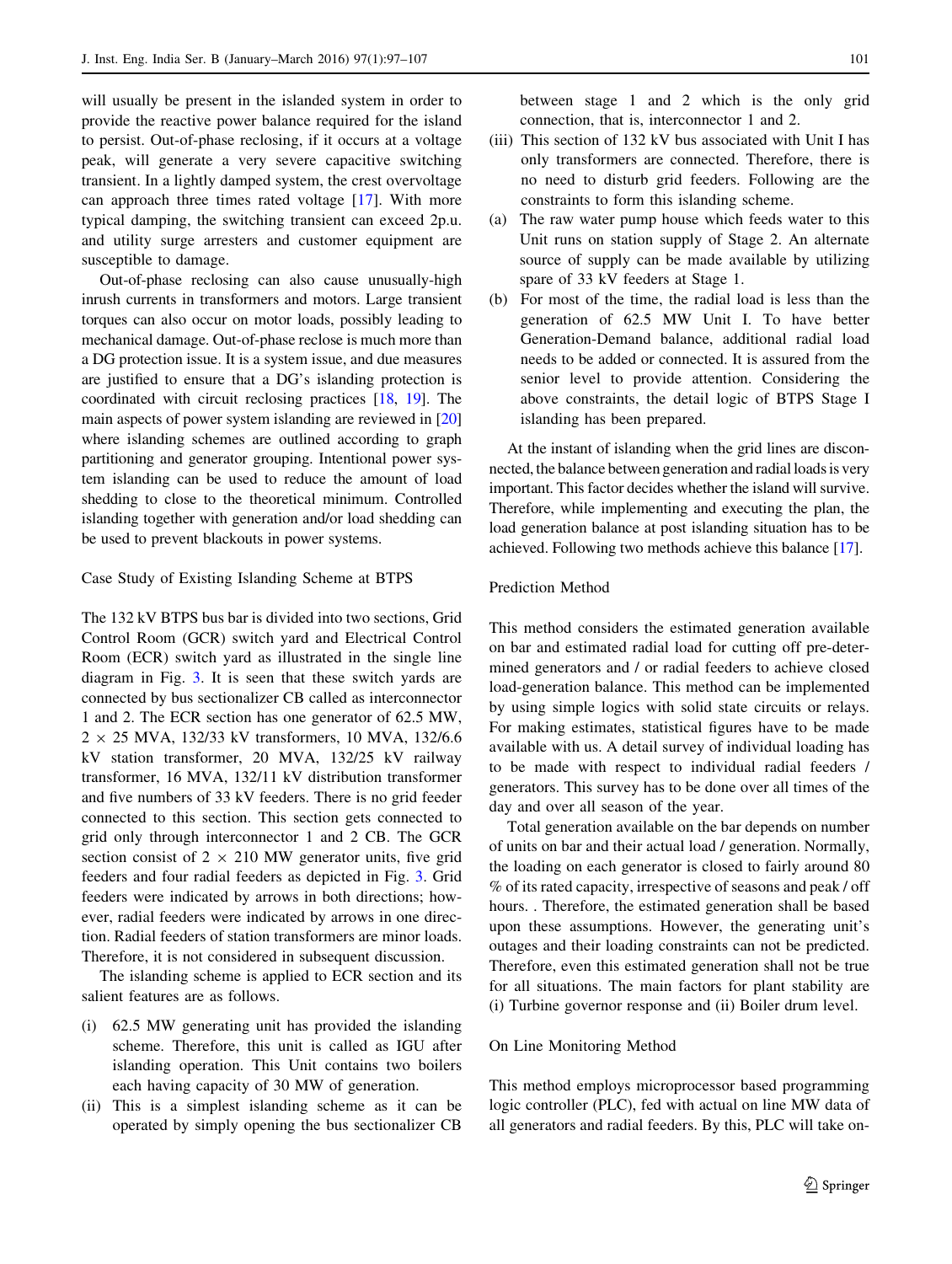<span id="page-5-0"></span>

Fig. 3 Single line diagram of BTPS switchyard

line decision for which feeders generators will be tripped to achieve closest load-generation balance. It shall be capable of directly receiving current and voltage signals from CT/ PT of each generator bays and feeder bays in order to derive MW, MVAR, phase angle, etc. It shall thus monitor on-line loading status of each generators as well as radial feeder. Following are the factors on which performance of islanding scheme depends.

- (i) Reliability of frequency measurement and frequency relays
- (ii) Reliability of CB in obeying trip command
- (iii) Reliability of isolator auxiliary contact used for bus/ transfer breaker selection, PT selection, etc.

On execution of islanding command, it is possible; as a rare occurrence; that there is a wide gap between generation-load balances. A wide positive gap belongs to an excess generation situation. This can be on account of following

- (i) Individual loading on generators/feeders at that particular instant may vary widely as compared to our estimates.
- (ii) Some defects of traditional islanding cause defects in manufactured products, and result in damage to generators in an island. These defects indicate the necessity of self-adaptive islanding researching. Second, an instability mode detection scheme based on out-of-step relays. Variation of voltage and frequency in an island may damage industrial equipment and home appliances. Islanded generation may energize a fault for longer than expected and degrade

distribution system reliability due to failed reclosing and defeated fuse-saving protection schemes.

(iii) Inadequate governor response and failure of governor to reduce steam input to turbine.

Such event may be rare, but it can be as manually initiated load throw off test. Therefore, safety of turbine against over-speeding has to be considered. When such sudden load throw is experienced by the machine, the first line of defense will be the action of governor to achieve the balance. The governors are expected to limit the speed rise to 7% to 8% even when full load is experienced. However, presently very few governors satisfy this response. In many larger load throw incidences, it is experienced that the mechanical striker operates because the speed rise is not restricted below 4% to 6%. It reaches to 9% to 11%. This is due to the deviation in the speed-droop characteristics of governor. Therefore, these may need further tuning depending upon experience as said earlier. A second line of defense, over frequency trip provisions to generators are utilized which may be set at  $\pm 5$  %. The last line of defense is treated to mechanical striker against over speeding.

Islanding visualization techniques are very straightforward. A quick view of two sets of frequency traces will show system separation. The frequency can be graphed, or the phase angle plotted, to show that the systems have become islanded.

The main objective of this islanding scheme is to separate the Unit 1 under circumstance of grid disturbance. Islanding scheme (MICON P 941) commissioned and taken in to circuit on May 18, 2005. However, methods commonly utilized to date focus on the DG islanding detection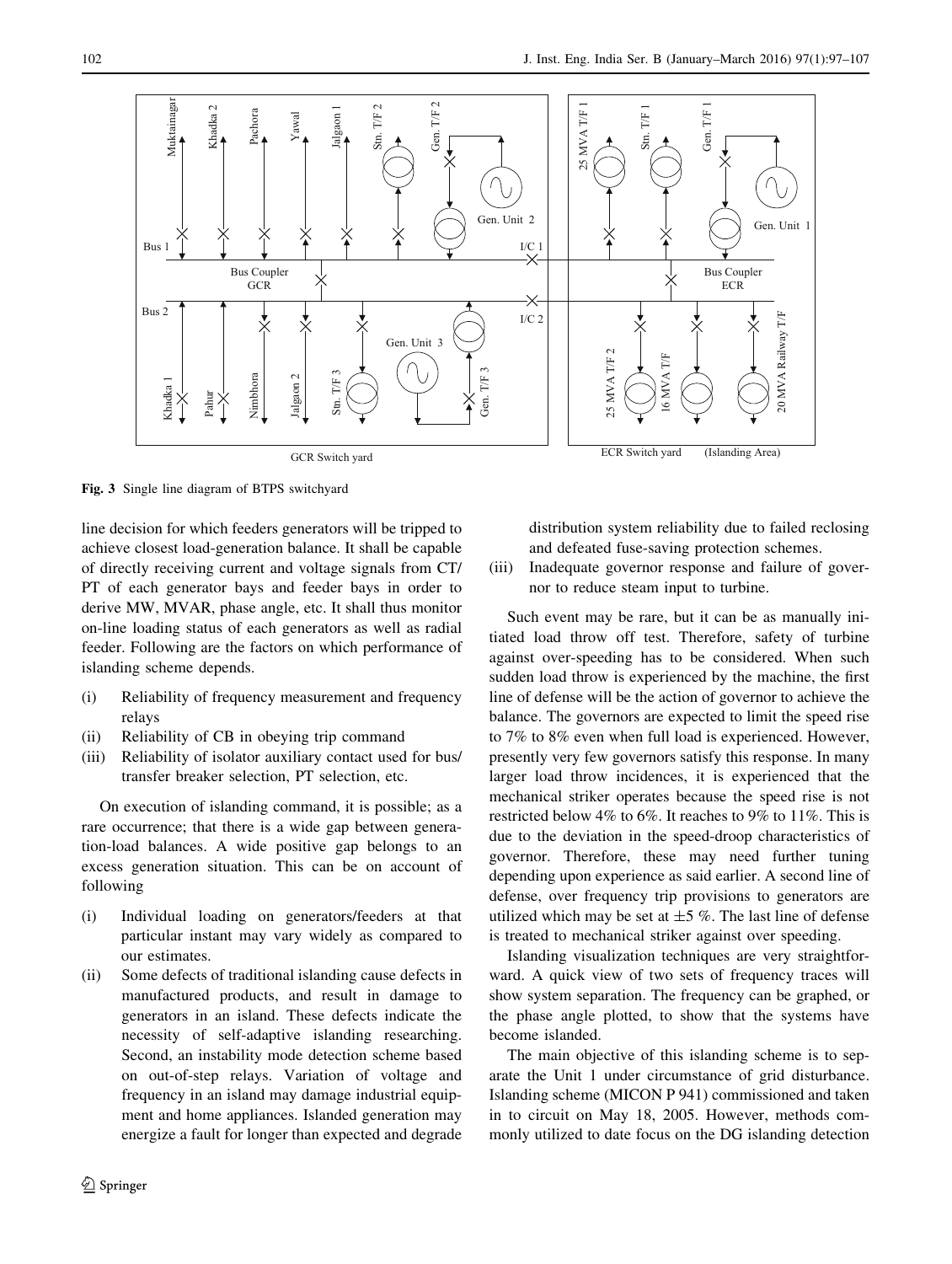in the distribution systems, and how to divide or split the islanding of large scale power system for preventing a big blackout before the disturbances occur. The tripping contacts of this relaying are connected to tripping coil of circuit breaker of interconnector 1 and 2. Whenever there is a disturbance to GCR side the scheme should have to work satisfactory by separating Unit 1 of ECR side. This scheme works for specified time when the Eq. [1](#page-2-0) works satisfactory. The existing setting of Islanding scheme (MICON P 941) is given in Table 1. The islanding scheme performance is discussed with four different case studies and their relevant illustrations also presented as below.

# Case 1

After commissioning and testing, this islanding scheme operated on May 03, 2005 at 15:10 h. The window indication and relay indications are tabulated in Table [2](#page-7-0). On May 03, 2005 at 15:10 h., there was sudden disturbance in transmission grid (GCR side) and load of Unit 1 was thrown off from 60 MW to 38 MW and frequency shooted up to 52.24 Hz. Figure [4](#page-7-0) indicates the voltage and frequency fluctuation. The ECR side load was about 38 MW and this Unit 1 exporting load to GCR side and it is of 22 MW approximately. The operation is to be based on closed loop system and its objective is to maintain the generationdemand under balance condition for Unit 1. However, there was neither load tripping scheme commissioned for less generation nor load restoration scheme for more generation. Hence raising or backing of generation need to be carried out manually. As soon as Unit 1 was separated, one of the boilers of Unit 1 was made off. Hence, the generation dropped at 30 MW as illustrated in Fig. [4](#page-7-0)a. Also, the perfect matching of generation-demand was not possible in a defined period of time. Therefore, at 15:30 h, Unit 1 tripped on under frequency during load control. Islanding period was 20 min, that is, IGU survive for period of 20 min.

### Case 2

This islanding relaying scheme was operated second time on June 16, 2005 at 21:28 h. The window indication and

Table 1 Islanding scheme (MICON P 941)

| Parameter                                                           | Setting value               |
|---------------------------------------------------------------------|-----------------------------|
| Low frequency $(f_l)$ and time $(t_l)$                              | 47.6 Hz and 500<br>ms       |
| Base frequency $(f_R)$ and time $(t_R)$                             | $48.0$ Hz and 0 ms          |
| High frequency $(f_H)$ and time $(t_H)$                             | 53.0 Hz and 250<br>ms       |
| Rate of change of frequency setting (d $f_L/dt$ )<br>and time $(t)$ | $600$ mHz/s and $200$<br>ms |

relay indications are same as tabulated in Table [2.](#page-7-0) At this event, there was sudden disturbance in transmission grid (GCR side) due to bursting of current transformer of 'Y' phase pertaining to 132 kV Malkapur feeder. At this occurrence, Unit 1 was supplying load of 30 MW as one of the boilers was under maintenance. The load sharing to ECR side was about 12 MW and this Unit 1 exporting load GCR side and it is of 18 MW approximately. Thus, there was a sudden increment in load of 18 MW to ECR side as illustrated in Fig. [5](#page-7-0)a, and the frequency shooted up to 52.82 Hz. Figures [5](#page-7-0)b, c indicates the voltage and frequency fluctuation. In this case also, the perfect matching of generation-demand was not possible in a defined period of time. Therefore, at 21:28 h, Unit 1 tripped on over frequency without any load control, this means islanding period was of zero minutes. Thus IGU did not survive for this instant.

#### Case 3

Unit 2 and 3, connected to GCR side tripped on over frequency protection due to bursting of lightening arrestor of 132kV Muktainagar feeder on May 17, 2006 at 18:55 h. At that time, it was heavily raining with lightening and storm. At this time, Unit 1 was sharing 20 MW to 24 MW load and met the load requirement. This Unit 1 was completely islanded successfully and generation-demand was balanced. The window indication and relay indications are same as tabulated in Table [2.](#page-7-0) But at 21:05 h there was an increment in load demand from ECR side either due to restoration of 33 kV feeders and due to sudden increase in railway traction load. Therefore, the Unit 1 tripped on under frequency condition. Figure [6](#page-7-0) illustrates the load position and voltage and frequency fluctuation. In this case, the perfect matching of Generation-Demand was possible and islanding scheme works satisfactory. Islanding period was at the rate 2 h and 10 min. As the power balance equation was maintained for more than 2 h, IGU survived for this period of time.

### Case 4

On February 28, 2007 at 13:11 h, heavy system was experienced in grid due to tripping of 400 kV line in adjoining substation on power swing protection. At this time, grid voltage dropped from 132 kV to 97 kV. Unit 3 tripped due to tripping of station transformer on under voltage condition and Unit 2 tripped on under frequency. The window indication and relay indications are same as tabulated in Table [2](#page-7-0). At this time Unit 1 was sharing 59.6 MW and both of its boilers were under operating condition. Connected load to ECR side was about 59 MW including railway traction load. In this case 11 kV and 33 kV radial feeders load remains constant, but railway traction load was variable. The railway traction load which was at the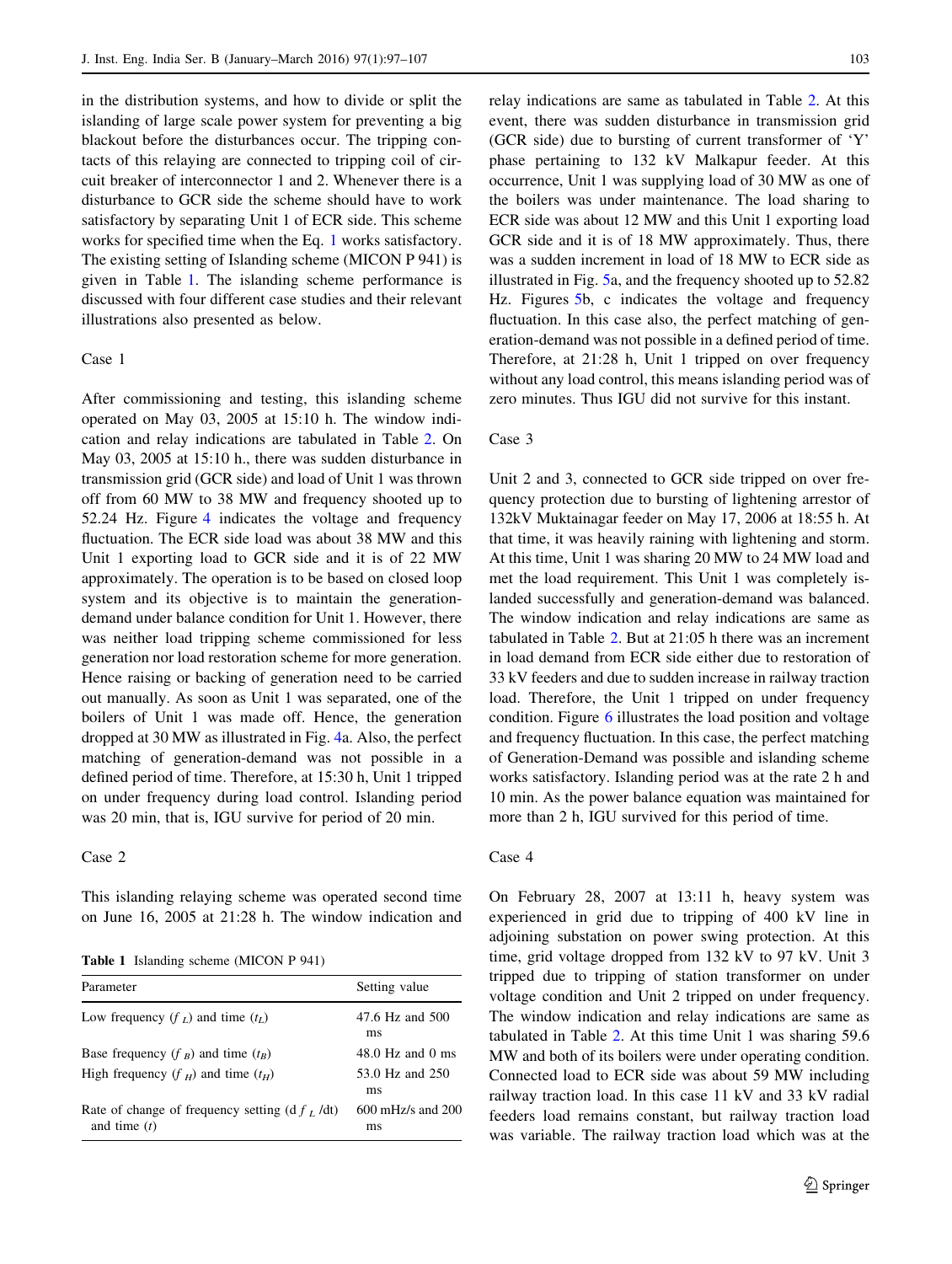<span id="page-7-0"></span>Table 2 Window indication and relay indications

|               | SI No Window Indications                                     | Relay<br>Indications |
|---------------|--------------------------------------------------------------|----------------------|
|               | Islanding Relay Operated                                     | MICON P 941          |
| $\mathcal{L}$ | Circuit Breaker of Interconnector 1 Tripped Master Trip 86-1 |                      |
| $\mathcal{R}$ | Circuit Breaker of Interconnector 2 Tripped Master Trip 86-2 |                      |
|               | Unit 1 Separated from GCR (Grid)                             |                      |

position and voltage and frequency fluctuation. In this case also, the perfect matching of generation-demand was possible for certain period of time and islanding scheme works satisfactory. Islanding period was at the rate 4 min, and it was the survival period of IGU.

#### Solutions for the Survival of IGU at BTPS

rate 20 MW at 13:11 h dropped to zero at 13:15 h. Hence, due to large difference in generation and demand, Unit 1 tripped on over frequency. Figure [7](#page-8-0) illustrates the load Islanding protection scheme is the need of time as power system is going to become complicated day by day and thereby there will be problem in grid safety. Therefore,



Fig. 4 a Generation output of unit 1 after islanding and load pattern, b voltage fluctuation after islanding c frequency profile after islanding for case 1



Fig. 5 a Generation output of unit 1 after islanding and load pattern, **b** voltage fluctuation after islanding c frequency profile after islanding for case 2



Fig. 6 a Generation output of unit 1 after islanding and load pattern, b voltage fluctuation after islanding, c frequency profile after islanding for case 3

<sup>2</sup> Springer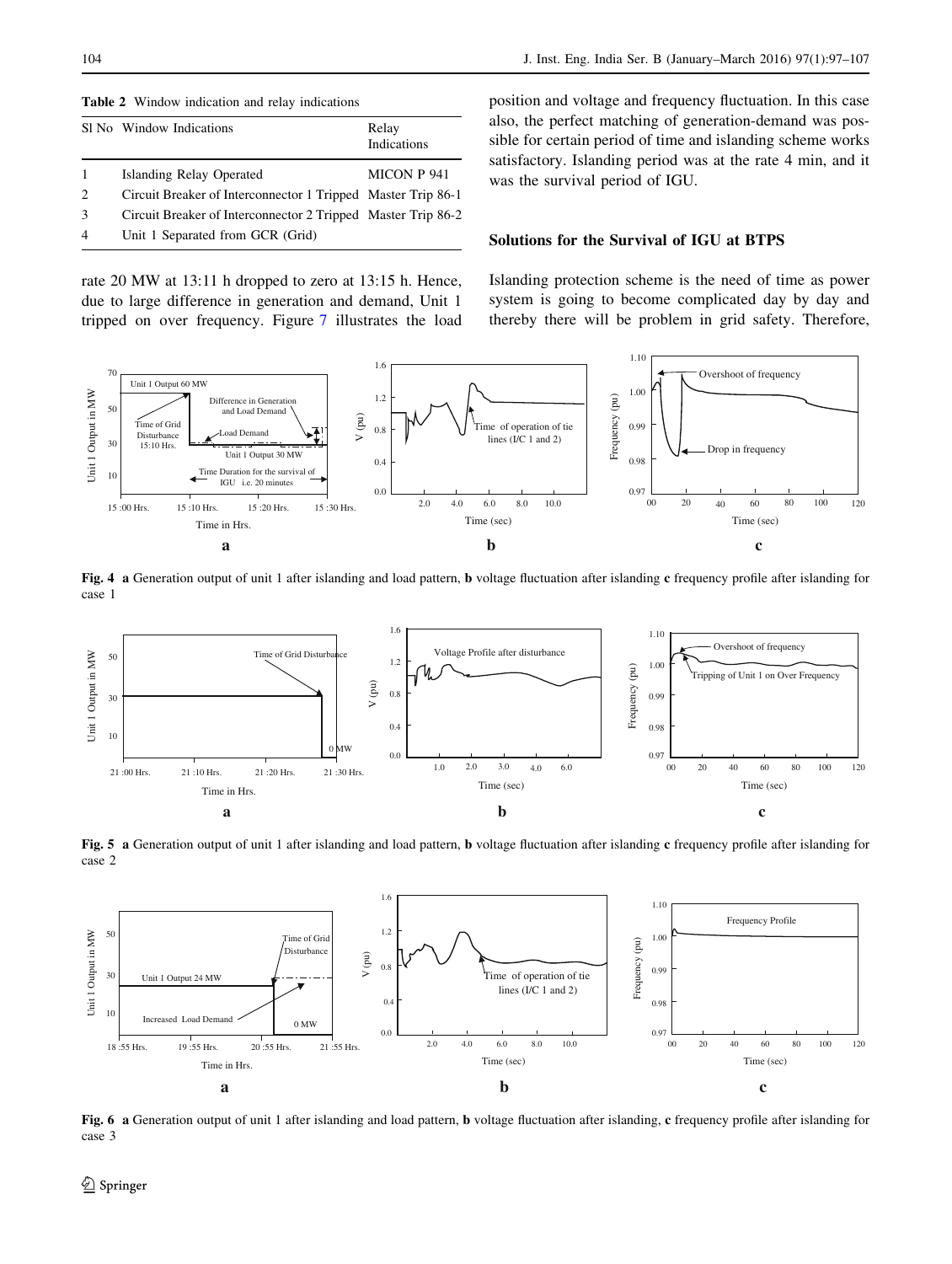<span id="page-8-0"></span>

Fig. 7 a Generation output of unit 1 after islanding and load pattern, b voltage fluctuation after islanding, c frequency profile after islanding for case 4

minimum one generating unit in major power plant should be provide with islanding protection scheme so that under grid disturbance, this unit will be islanded. Further this IGU not only avoid complete black out, but also help in the grid restoration. For the successful survival of IGU, it should operate under the constraints (1) to (6). Once the grid connected generating unit becomes separate, it means it gets islanded, and then it is the responsibility of the Unit incharge to maintain the IGU under these constraints. From the case studies following are the observations:

- 1. It is found that, it is difficult for the IGU to get survive under the constraints (1) to (6). The power balance is the essential condition for the IGU is an open loop system. The generation control as well as load control is to be made manually. No automatic generation-load balance system is in service.
- 2. Raising and backing down of generation of the IGU is a manual task and it is found to be difficult due to improper communication between the operating staff as well as due to poor governing system response. It is found that in Case No. 2, it was difficult to back down the generation in a specified period of time. This IGU is commissioned in 1960, it is a very old generation set and its auxiliary system response was found poor.
- 3. There is no automatic system commissioned for the raising and backing down of generation to meet the load demand of ECR side. The steam control by governing system and voltage control of exciter of the IGU are responsible for generation output. These two parameters should be controlled according to load requirement.
- 4. The management of load demand with the generation output is always a crucial task. The load pertaining to ECR side is a variable load. There are railway traction transformers and their load suddenly goes up and down depending upon the travel of train. The railway traction load is uncertain and it is difficult to predict.
- 5. No effective communication between the generation company (or transmission company) with distribution

company after the islanding operation. Therefore, load management according to availability of generation output for the specific IGU is hardly possible. Out of 4 cases it is possible for 1 case only and also for a time period of 2 h 10 min.

6. There was no load trimming and restoration scheme commissioned so that no load management can be possible within a frame time period. The load is to be curtailed according to the availability of generation output for IGU. Hence, this should be closed loop system.

From these limitations it is definitely impossible to make efficient survival of the IGU. These lacunae's can be overcome by making use of following solutions. These solutions shall be helpful for the efficient survival of IGU.

- 1. The existing system is an open loop system and this is the major stumbling block for the IGU survival. The IGU and load demand must be tie up with each other and both of them shall vary accordingly. The closed loop system schematic scheme is illustrated in Fig. [8](#page-9-0)a. The tie up is provided by the regulator and it controls the generation as well as load demand parameters. The equivalent diagram of this closed loop system with the regulator is shown in Fig. [8](#page-9-0)b and this is nothing but the match making device. The regulator is shown here by the variable resistance and it can vary either for generator or for load demand.
- 2. It is possible that the control for the generation parameter is quite difficult task as response from governing mechanism and excitation for the old generating unit is very poor. Considering this fact, the scheme shall be applicable for the load demand control only. Here, it is assumed that the generation output for the IGU is constant and the variable parameter is only the load demand. Therefore, resistive controller shown in Fig. [8b](#page-9-0), act towards load variation side only.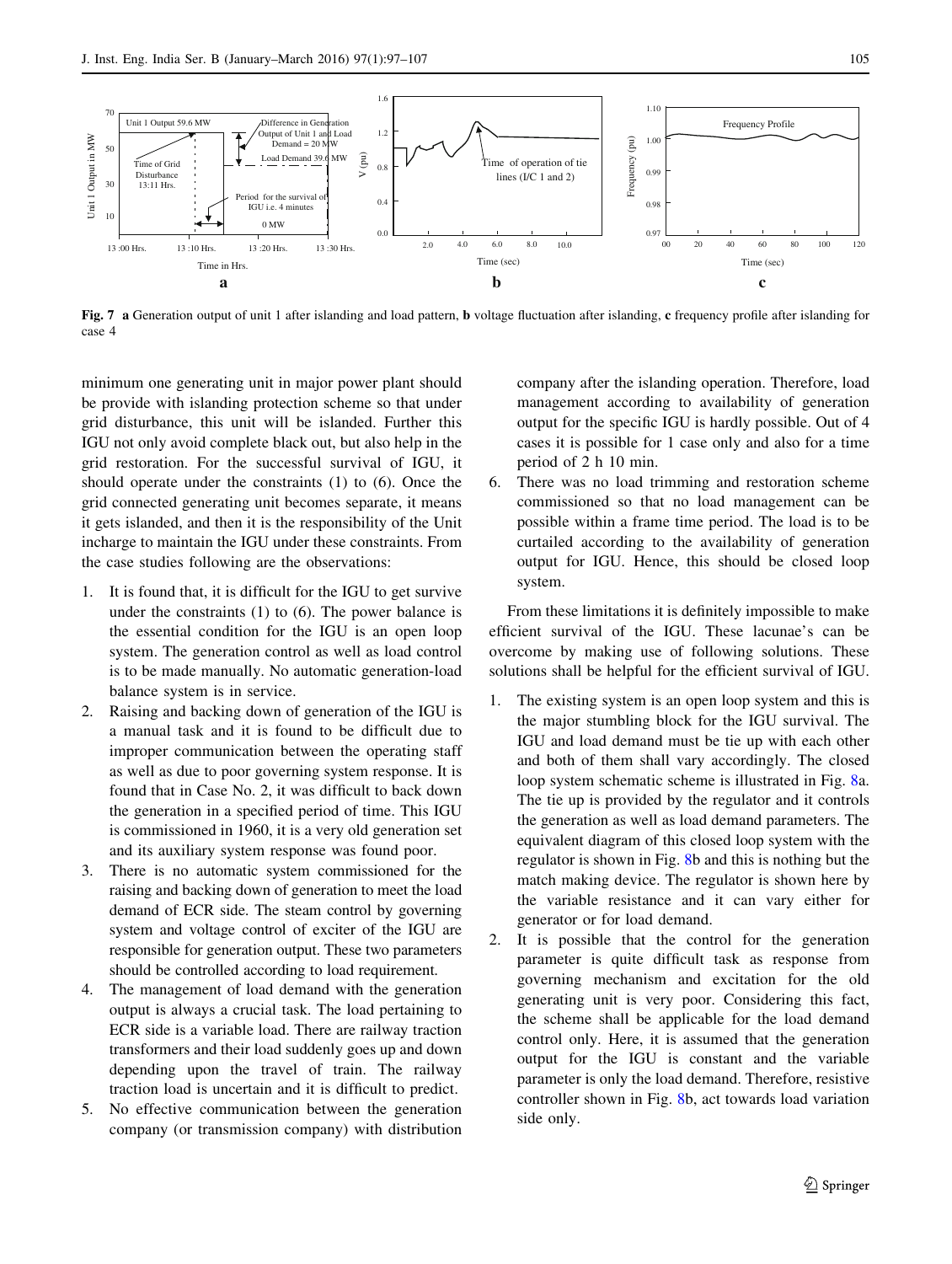<span id="page-9-0"></span>

Fig. 8 a The closed loop system schematic scheme for the survival of IGU, b equivalent diagram of this closed loop system with the regulator or matching device for the survival of IGU

- 3. The load trimming and restoration relaying schemes shall be commissioned for the ECR switchyard. These schemes should act in such a fashion that the load demand should get match with the generation output of IGU. This scheme should be the part of regulator or matching device. For perfect matching of load demand with the available generation, the resistive load of sufficient amount should be made ready in ECR switch yards in the form of yard lighting or water pumps, etc. The railway traction load is uncertain and unpredictable; hence it should be removed from ECR switchyard as this might be hampering the performance of regulator.
- 4. It is mandatory for the regulator or matching device to start just after the opening of CB pertaining to incomer 1 and 2 i. e. just after the islanding of unit 1 of ECR. No delay under any circumstance is desirable otherwise there will be remote chance for the survival of IGU.
- 5. The relay co-ordination between interconnector 1 and 2, islanding relay, relaying pertaining to Unit 1 (over frequency relay, under frequency relay, over voltage relay, under voltage relay) and relaying pertaining to load side (under frequency relay, over current relay) should be done properly.
- 6. The most important factor is the communication between the staff of Generation, Transmission and Distribution Companies and it should be such that it will be helpful for the survival of IGU. It is also suggested that the operating staff should made proper communication with Area Load Dispatch Center and take steps for the restoration of grid on priority.

#### Conclusion

The necessity of islanding protection due to causes of power grid disturbance is briefly examined in this paper. The hurdles for the survival of IGU are discussed with case studies of BTPS. The effective survival of IGU is possible with certain constraints and they are positively focused in this article. Intentional power system islanding is the last line of defense for avoiding power system blackout and it also co-operates for grid restoration. Therefore, it is recommended that there should always be single unit in each power plant to which islanding protection should be provided. Lessons learned from some of the major disturbances of the past are presented in the form of four different case studies. The ''worst case'' problem with power balance is detected reliably. Lacunae's of the existing islanding system are discussed and further the solutions are also provided to overcome these problems. From, these examples it clear that, the islanding scheme is effective and for its successful survival, the closed loop system is desirable.

This study also aims to find the discrepancies in existing islanding scheme so as to make these schemes fast, effective, easy to implement and as maintenance-free as possible. Based on an analysis of the problems to be considered during islanding decision, this paper proposed an effective closed loop system for the survival of islanding condition of the IGU.

## References

1. F. Mura, C. Meyer, R.W. De Doncker, Stability analysis of highpower dc grids. IEEE Trans. Ind. Appl. 46(2), 584–592 (2010)